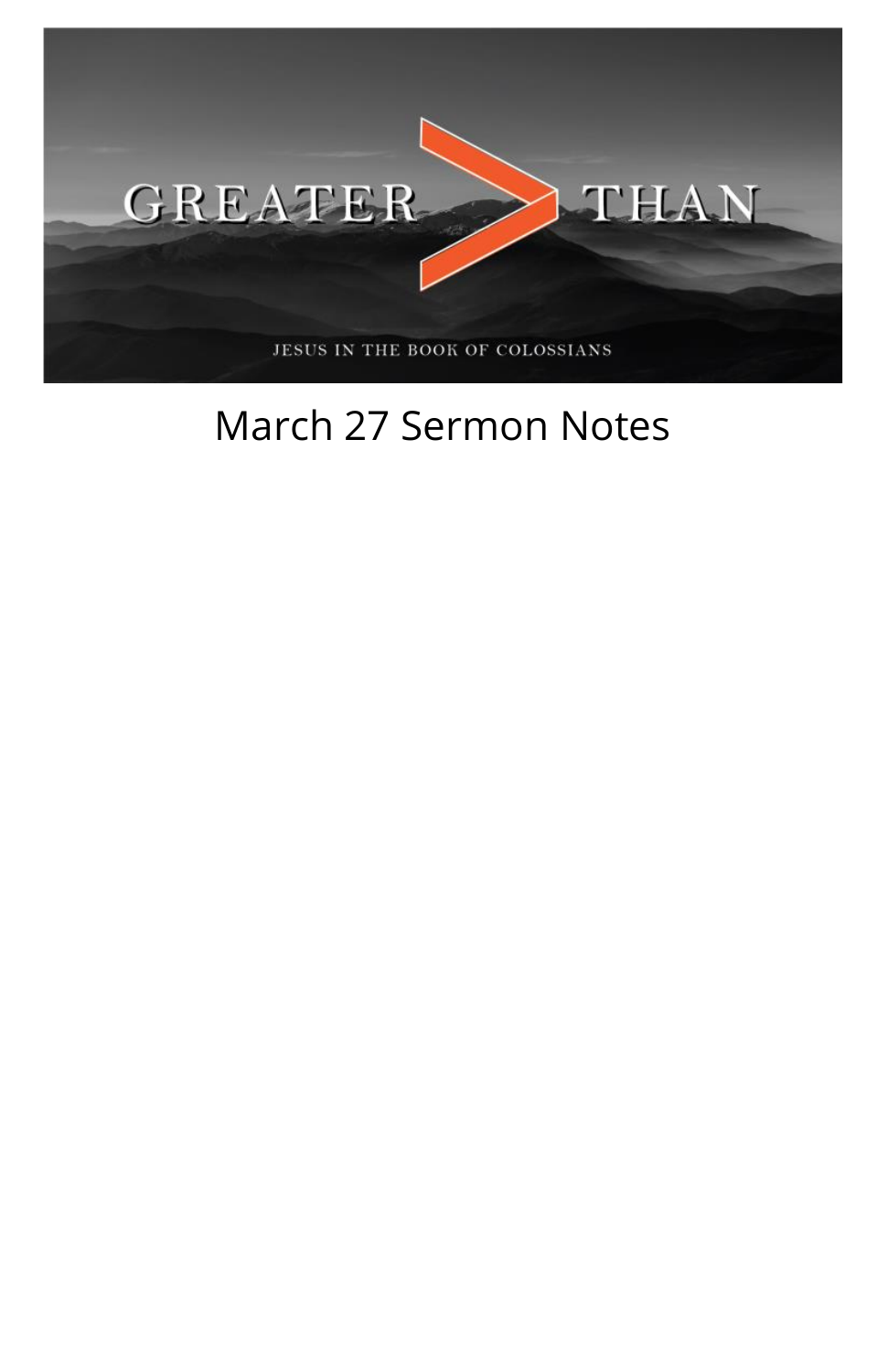**Message discussion:** What stood out to you in this week's message? Questions? A way God moved you to respond?

**Passage reflection:** Read Colossians 1:9-14. What stands out to you in these verses? Is there something you hear God saying to you? How can you respond to what He is saying?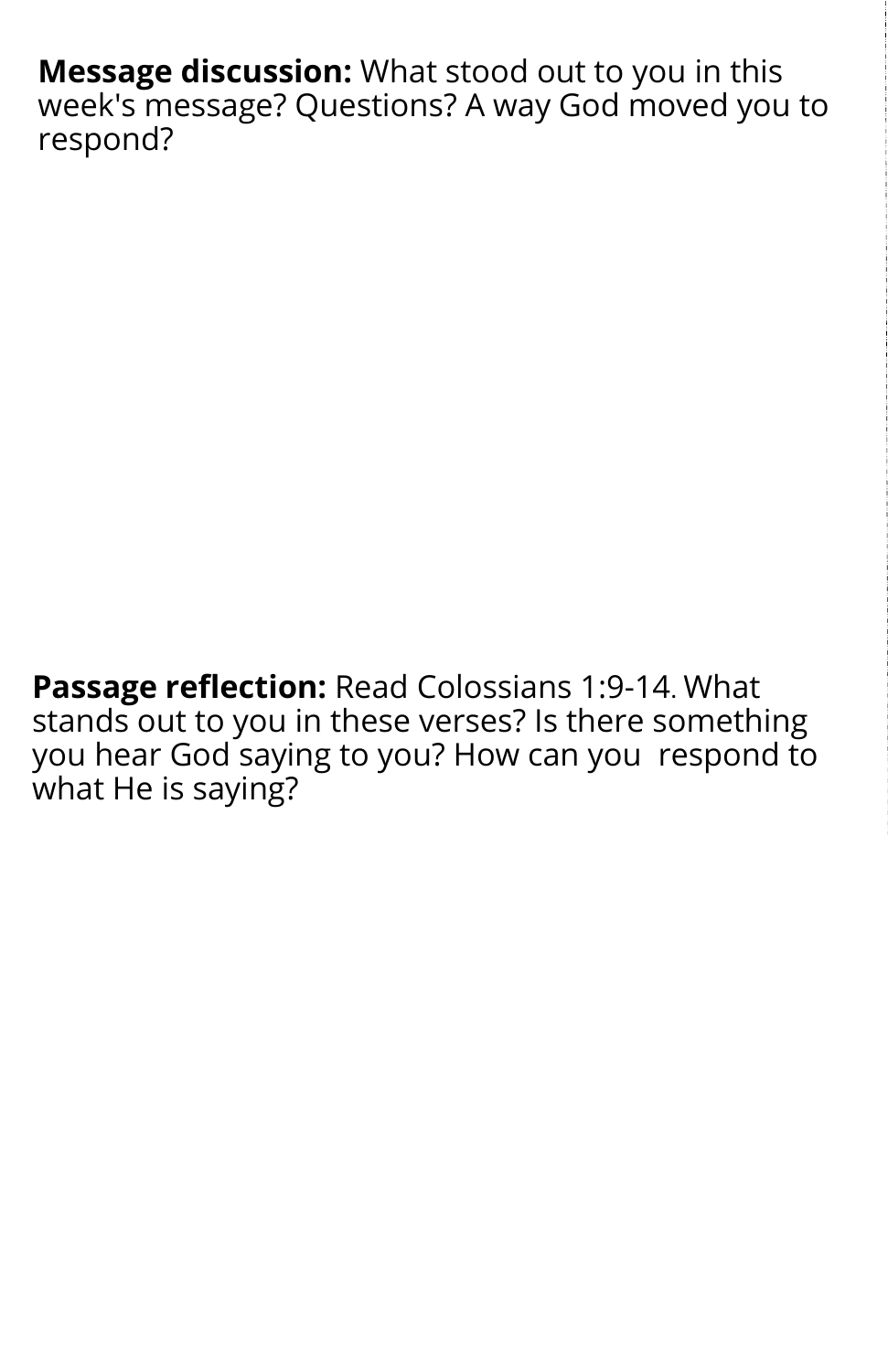*...for all endurance and patience with joy...*

**1.** Read the following verses: Romans 5:1-5; James 1:2-4; 1 Peter 1:3-7. Paul repeats the idea of enduring in faith several times in his letter to the Colossians. What kind of perspective leads to joy in the midst of difficult circumstances? Describe the kind of perspective that leads to a lack of joy.

*...so as to walk in a manner worthy of the Lord...being strengthened with all power, according to His glorious might, for all endurance and patience...(1:11)*

**2.** Read Ephesians 1:18-20; Ephesians 6:10-18. Every trial is a growth opportunity but also an opportunity for the enemy to attack our faith. Some people endure trial, others fall. How can we experience the power of God to endure the trials the enemy uses to challenge our walk with Christ?